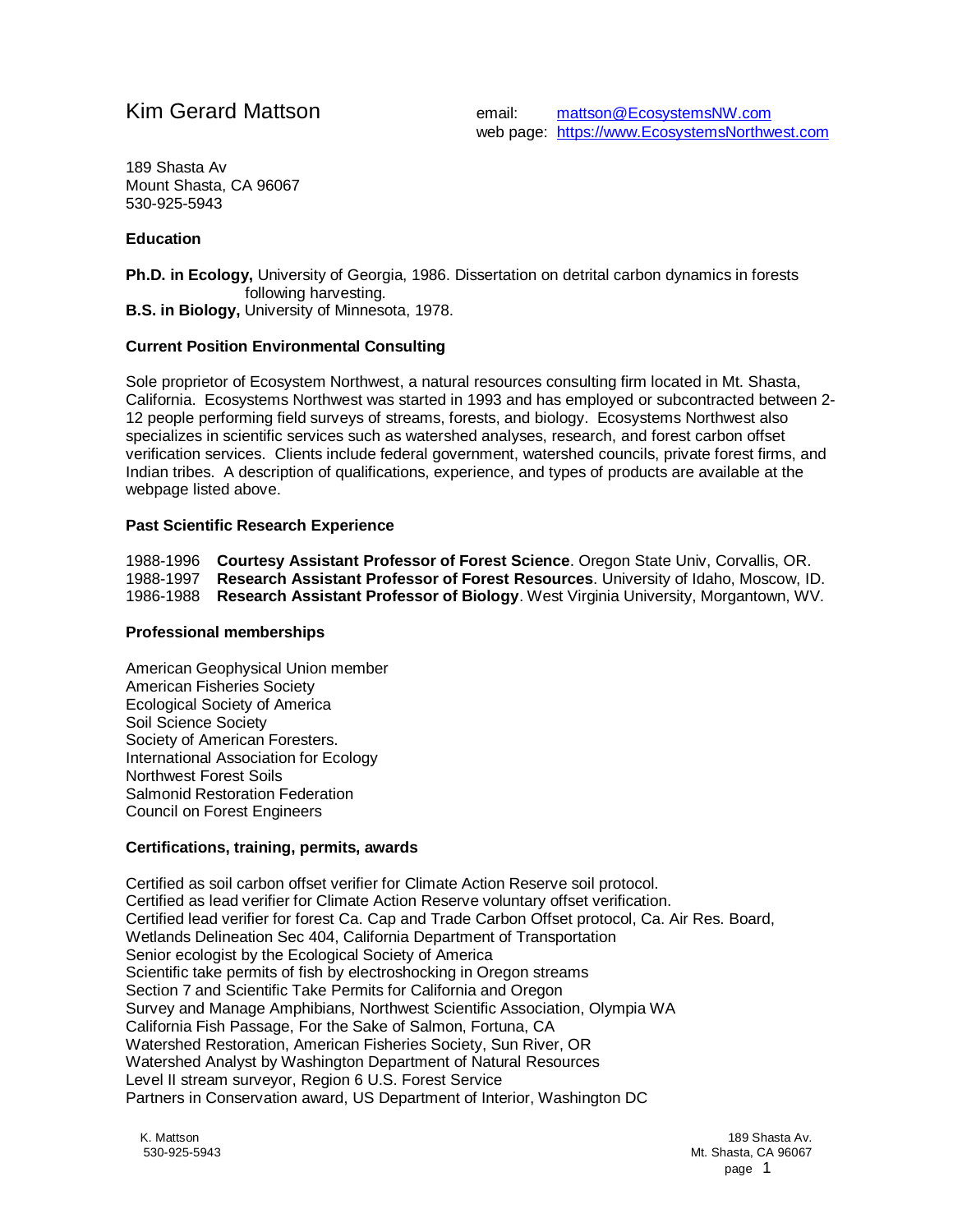## **College Courses Taught**

Field Natural History of the Siskiyous, College of the Siskiyous, Weed, CA Spring 2005-09. Environmental Principles, College of the Siskiyous, Weed, CA. Fall 2006. Introductory biology, Western Oregon University, Monmouth, OR. Winter 1997. Introductory biology, West Virginia University, Morgantown, WV. 1986-88. Introductory biology laboratory, University of Georgia, 1980-84. Introductory ecology laboratory, University of Georgia, 1984. General ecology, extension course, University of Georgia, 1983-84.

## **Peer-reviewed Publications:**

- Zhang, J, J. Zhang, K. Mattson, and K Finley. 2020. Effect of silviculture on carbon pools during development of a ponderosa pine plantation. Forests 11, 997: <https://doi.org/10.3390/f11090997>
- Mattson, K.G. and J. Zhang. 2019. Forests in northern Sierra Nevada of California, USA, store large amounts of carbon in different patterns. Ecosphere 10(6):e02778.10.1002/ecs2.2778 [https://ecosystemsnorthwest.com/wp-content/uploads/2020/01/Mattson-](https://ecosystemsnorthwest.com/wp-content/uploads/2020/01/Mattson-Zhang_2019_ECOSPHERE-_California-Forests-C.pdf)[Zhang\\_2019\\_ECOSPHERE-\\_California-Forests-C.pdf](https://ecosystemsnorthwest.com/wp-content/uploads/2020/01/Mattson-Zhang_2019_ECOSPHERE-_California-Forests-C.pdf)
- Han, Y., J. Zhang, K.G. Mattson, W. Zhang, and T.A. Weber. 2016. Sample sizes to control error estimates in determining soil bulk density in California forest soils. Soil Science Society of America Journal 80(3):756-764.
- Mattson, K.G. and W.T. Swank. 2014. Woody debris decomposition on Watershed 7. Pp 118-133 in: Long-term response of a forest watershed ecosystem: clearcutting in the Southern Appalachians. W.T. Swank and J.B. Webster, eds. Oxford Univ Press, Oxford.
- McDowell NG, JD Marshall, J Qi, K Mattson. 1999. Direct inhibition of maintenance respiration in western hemlock roots exposed to ambient carbon dioxide concentrations. Tree Physiology 19:599-605.
- Jumpponen A, H Vare, KG Mattson, R Ohtonen, and J M Trappe. 1999. Characterization of 'safe sites' for pioneers in primary succession on recently deglaciated terrain. J. of Ecology 87:98-105.
- Lu S, KG Mattson, J Zaerr, and J Marshall. 1998. Root respiration of Douglas-fir seedlings: Effects of N concentration. Soil Biol. Biochem. 30:331-336.
- Jumpponen A, KG Mattson, J Trappe. 1998. Mycorrhizal functioning of *Phialocephala fortinii* with *Pinus contorta* on glacier forefront soil: interactions with soil nitrogen and organic matter. Mycorrhiza 7:261-265.
- Qi J, JD Marshall, and KG Mattson. 1997. High soil carbon dioxide concentrations inhibit root respiration of Douglas-fir. New Phytologist. 128: 435-442.
- Mattson KG. 1995.  $CO<sub>2</sub>$  efflux from coniferous forest soils: comparisons of measurement methods and effects of added nitrogen. In: R. Lal, J. Kimble, E. Levine and B.A. Stewart, eds. Soils and Global Change. CRC Press, Boca Raton. Pp: 329-341.
- Nay SM, KG Mattson, and BT Bormann. 1994. Biases of chamber methods for measuring soil  $CO<sub>2</sub>$ efflux demonstrated with a laboratory apparatus. Ecology 75:2460-2463.
- Entry JA, KG Mattson, and W Emmingham. 1993. Effects of soil nitrogen on mineralization of 2,4-D and atrazine in pasture soils. Biology and Fertility of Soils 16:179-182.
- Entry JA, KG Mattson, and MB Adams. 1993. Carbon balance in forest ecosystems: response to nitrogen. In: Carbon Cycling in Boreal Forests and Sub-Arctic Ecosystems. TS Vinson and TP Kolchugina, eds. USEPA Office of Research and Development, Washington, D.C. EPA/600R-93/084. Pp:155-166.